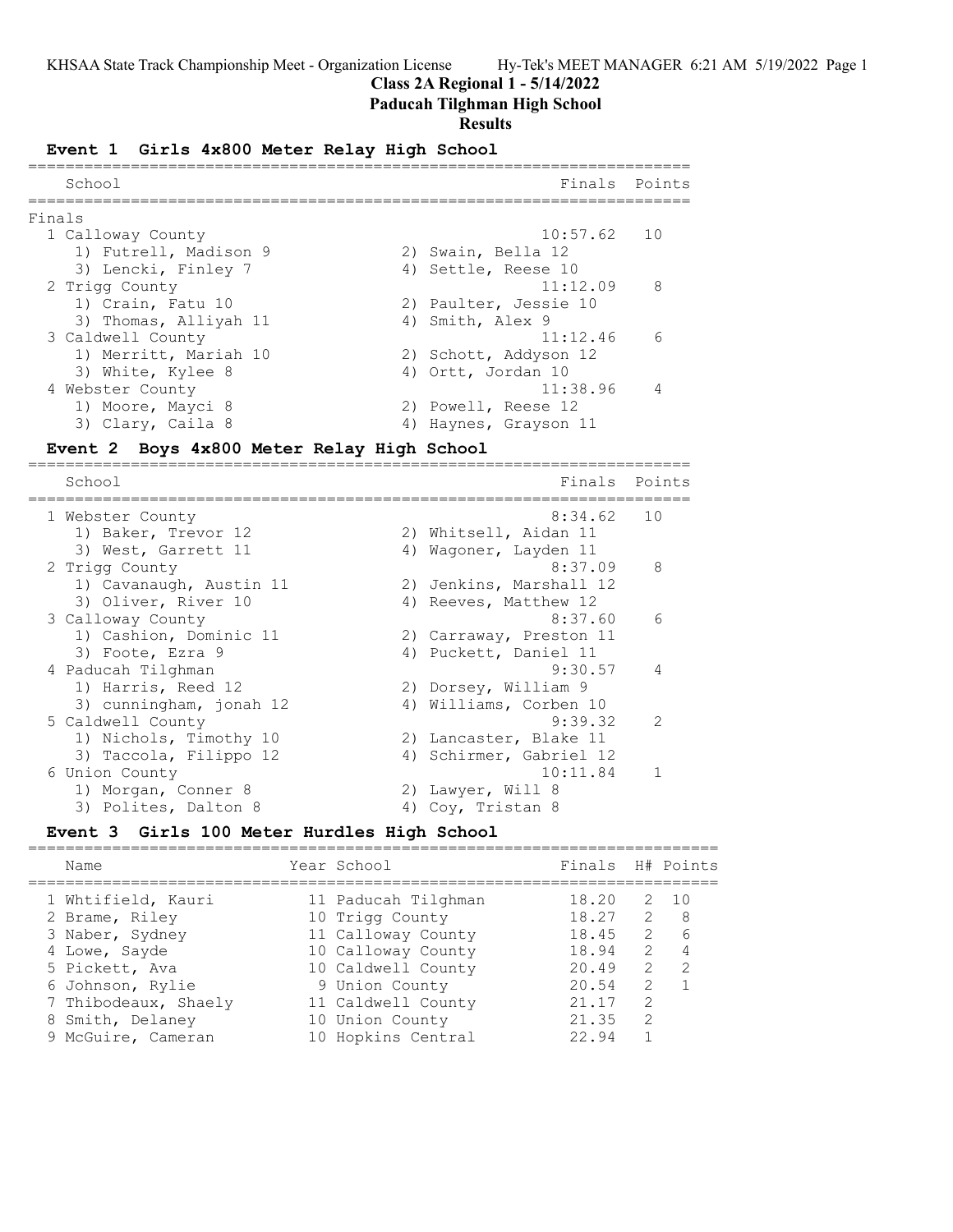**Class 2A Regional 1 - 5/14/2022**

**Paducah Tilghman High School**

# **Results**

# **Event 4 Boys 110 Meter Hurdles High School**

| Name               | Year School         | Finals Points |     |
|--------------------|---------------------|---------------|-----|
| 1 Weatherley, Tate | 10 Calloway County  | 15.67         | 1 O |
| 2 Orcutt, Malakai  | 10 Webster County   | 18.10         | -8  |
| 3 Reves, Joessiah  | 10 Calloway County  | 19.06         | 6   |
| 4 Marshall, Camden | 12 Paducah Tilghman | 19.07         | 4   |
| 5 Garrard, Luke    | 10 Webster County   | 20.60         | 2   |
| 6 McConnell, Mason | 11 Hopkins Central  | 21.14         |     |

# **Event 5 Girls 100 Meter Dash High School**

| Name                   | Year School         | Finals H# Points |               |                 |
|------------------------|---------------------|------------------|---------------|-----------------|
| 1 Davis, McKenzie      | 12 Calloway County  | 12.47            | 2             | 10              |
| 2 Biggers, Jaaliyah    | 12 Paducah Tilghman | 12.50            | 2             | - 8             |
| 3 Harris, Maisie       | 12 Paducah Tilghman | 12.67            | 2             | $6\overline{6}$ |
| 4 Wells, Avery         | 10 Caldwell County  | 13.39            | $\mathcal{L}$ |                 |
| 5 Love, McKenzie       | 12 Calloway County  | 13.57            | $\mathcal{P}$ | $\overline{2}$  |
| 6 Curry, Dana          | 9 Union County      | 14.01            | $\mathcal{L}$ |                 |
| 7 Holmes, Priya        | 11 Hopkins Central  | 14.04            | $\mathcal{L}$ |                 |
| 8 McGowen, Chevy       | 8 Caldwell County   | 14.42            | $\mathcal{L}$ |                 |
| 9 Luttrell, Jessie     | 11 Union County     | 14.55            |               |                 |
| 10 Kelley, Delani      | 8 Webster County    | 16.12            |               |                 |
| 11 Piercefield, Autumn | 11 Webster County   | 17.49            |               |                 |
| -- Terry, Lillian      | 9 Hopkins Central   | NΤ               |               |                 |

# **Event 6 Boys 100 Meter Dash High School**

| Name                   | Year School         | Finals H# Points |               |               |
|------------------------|---------------------|------------------|---------------|---------------|
| 1 Birdsong, Luke       | 12 Paducah Tilghman | 10.62            | 2             | $\sqrt{10}$   |
| 2 Weatherspoon, Ethan  | 12 Caldwell County  | 10.92            | 2             | - 8           |
| 3 Pollard, Kanye       | 11 Union County     | 11.08            | $\mathcal{L}$ | 6             |
| 4 Hughes, Kris         | 11 Union County     | 11.41            | $\mathcal{L}$ | 4             |
| 5 Scott-Starks, Jarvis | 10 Webster County   | 11.51            | $\mathcal{L}$ | $\mathcal{D}$ |
| 6 Williams, Peyton     | 8 Trigg County      | 11.62            | $\mathcal{L}$ |               |
| 7 Rodgers, Logan       | 10 Hopkins Central  | 11.70            |               |               |
| 8 Bledsoe, Timarian    | 12 Calloway County  | 12.25            |               |               |
| 9 Smith, Logan         | 8 Calloway County   | 12.29            |               |               |
| 10 Murphy, DeShawn     | 10 Webster County   | 12.35            | $\mathcal{P}$ |               |
| 11 Manning, Isaac      | 9 Hopkins Central   | 13.40            |               |               |
| -- Shaheen, Elijah     | 12 Caldwell County  | NΤ               | 2             |               |

# **Event 7 Girls 4x200 Meter Relay High School**

| School                                                               | Finals Points                                               |   |
|----------------------------------------------------------------------|-------------------------------------------------------------|---|
| 1 Paducah Tilghman<br>1) Coffie, Alec 10<br>3) Garland, Dasia 11     | $1:46.68$ 10<br>2) Gray, Diamond 11<br>4) Harris, Maisie 12 |   |
| 2 Calloway County<br>1) Love, McKenzie 12                            | $1:50.86$ 8<br>2) Poston, Avery 12                          |   |
| 3) Crouch, Jaycee 9<br>3 Caldwell County<br>1) Thibodeaux, Shaely 11 | 4) Davis, McKenzie 12<br>1:55.56<br>Thomas, Medeline 7      | 6 |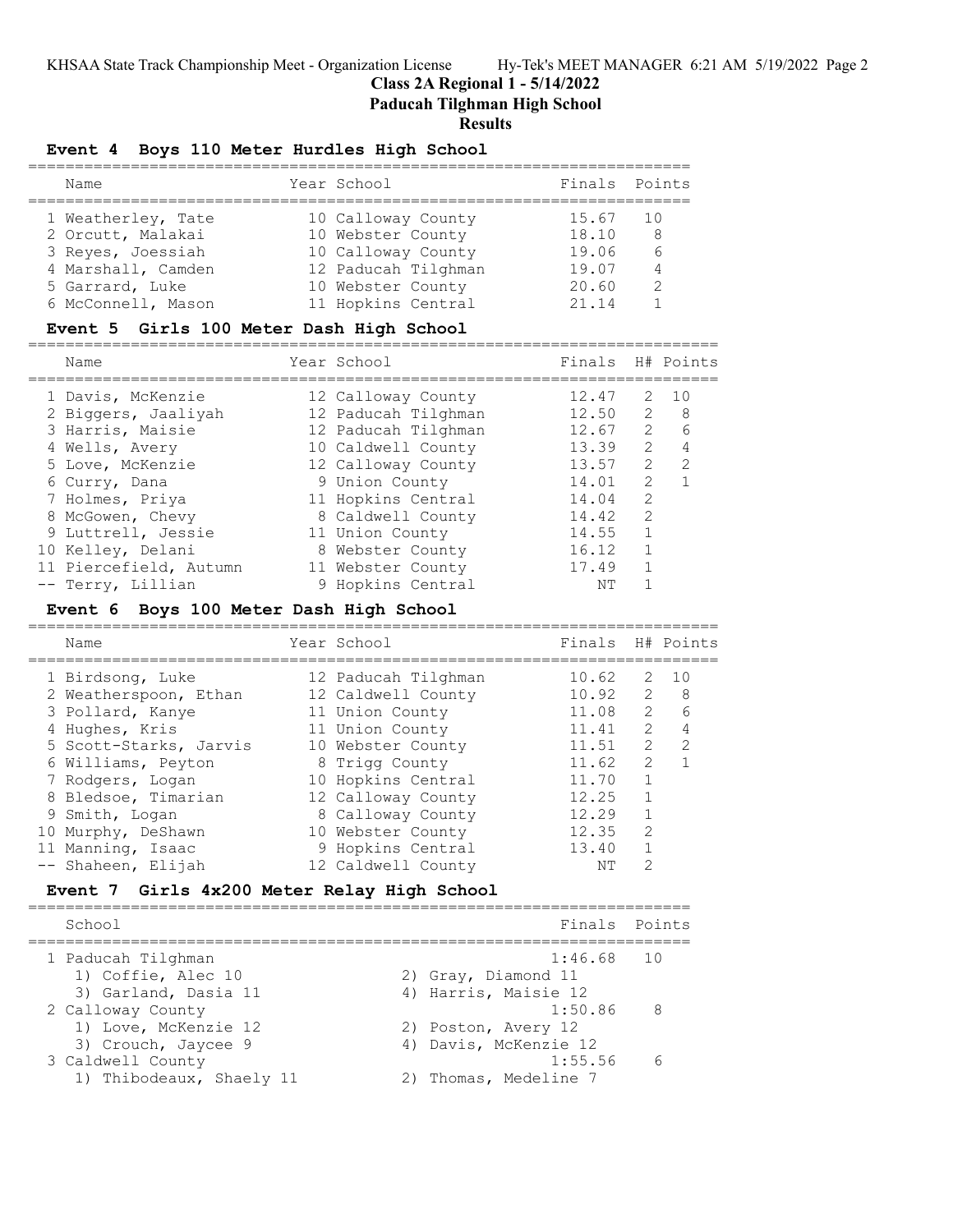# **Class 2A Regional 1 - 5/14/2022**

=======================================================================

# **Paducah Tilghman High School**

## **Results**

# **....Event 7 Girls 4x200 Meter Relay High School**

| 3) Merritt, Amaya 12 | 4) Wells, Avery 10        |                |
|----------------------|---------------------------|----------------|
| 4 Webster County     | 2:12.44                   | $\overline{4}$ |
| 1) Whitsell, Lilly 9 | 2) Piercefield, Autumn 11 |                |
| 3) Dunn, Anna 9      | 4) Garrard, Sarah 12      |                |
| 5 Trigg County       | 2:13.92                   | $\mathcal{P}$  |
| 1) Dowell, Emma 7    | 2) Nyakeraka, Alesha 11   |                |
| 3) Norwood, Alivia 8 | 4) Birdsong, Katye 7      |                |
| -- Union County      | NΤ                        |                |
| 1) Beaven, Annie 10  | 2) Curry, Dana 9          |                |
| 3) Johnson, Rylie 9  | 4) Luttrell, Jessie 11    |                |
|                      |                           |                |

# **Event 8 Boys 4x200 Meter Relay High School**

| School<br>Finals                                    | Points        |
|-----------------------------------------------------|---------------|
| 1:30.96<br>10<br>1 Paducah Tilghman                 |               |
| 1) McKnight, Paul 11<br>2) Starks, Joemari 11       |               |
| 3) Thomas, Brian 12<br>4) Birdsong, Luke 12         |               |
| 8<br>1:32.45<br>2 Caldwell County                   |               |
| 1) McGowen, Isiaih 8<br>2) Joyner, Isaiah 12        |               |
| 3) Riley, Giovantie 12<br>4) Weatherspoon, Ethan 12 |               |
| 1:35.08<br>3 Calloway County                        | 6             |
| 2) Carson, Gabriel 12<br>1) Weatherley, Tate 10     |               |
| 3) Goucher, Joey 9<br>Chapman, Sam 11<br>4)         |               |
| 1:42.75<br>4 Trigg County                           | 4             |
| 2) Oliver, River 10<br>1) Reeves, Matthew 12        |               |
| 4) Over, Ethan 9<br>3) Williams, Peyton 8           |               |
| 1:46.28<br>5 Webster County                         | $\mathcal{P}$ |
| 1) Alexander, Braxton 10<br>2) Sheridan, Micah 10   |               |
| 3) Garrard, Luke 10<br>4)<br>Spencer, Reis 9        |               |
| -- Union County<br>NΤ                               |               |
| 1) Hughes, Kris 11<br>2) Schroeder, Koleby 10       |               |
| 3) Pollard, Kanye 11<br>George, Rylan 10<br>4)      |               |

# **Event 9 Girls 1600 Meter Run High School**

| Name                | Year School         | Finals Points |                |
|---------------------|---------------------|---------------|----------------|
| 1 Settle, Reese     | 10 Calloway County  | 5:47.10       | 10             |
| 2 White, Kylee      | 8 Caldwell County   | 5:52.11       | - 8            |
| 3 Lencki, Finley    | 7 Calloway County   | 6:04.92       | - 6            |
| 4 Durfee, Alicia    | 11 Paducah Tilghman | 6:07.24       | $\overline{4}$ |
| 5 Powell, Reese     | 12 Webster County   | 6:25.96       | 2              |
| 6 Stone, Ava        | 10 Webster County   | 6:53.14       |                |
| 7 King, Charley     | 9 Union County      | 6:54.18       |                |
| 8 Nyakeraka, Alesha | 11 Trigg County     | 7:01.08       |                |

# **Event 10 Boys 1600 Meter Run High School**

| Name                                                                           | Year School                                                                       | Finals Points                            |                           |
|--------------------------------------------------------------------------------|-----------------------------------------------------------------------------------|------------------------------------------|---------------------------|
| 1 Black, Liam<br>2 Puckett, Daniel<br>3 Cavanaugh, Austin<br>4 Wagoner, Layden | 10 Paducah Tilghman<br>11 Calloway County<br>11 Trigg County<br>11 Webster County | 4:41.85<br>4:42.36<br>4:50.28<br>4:55.61 | $\overline{10}$<br>8<br>6 |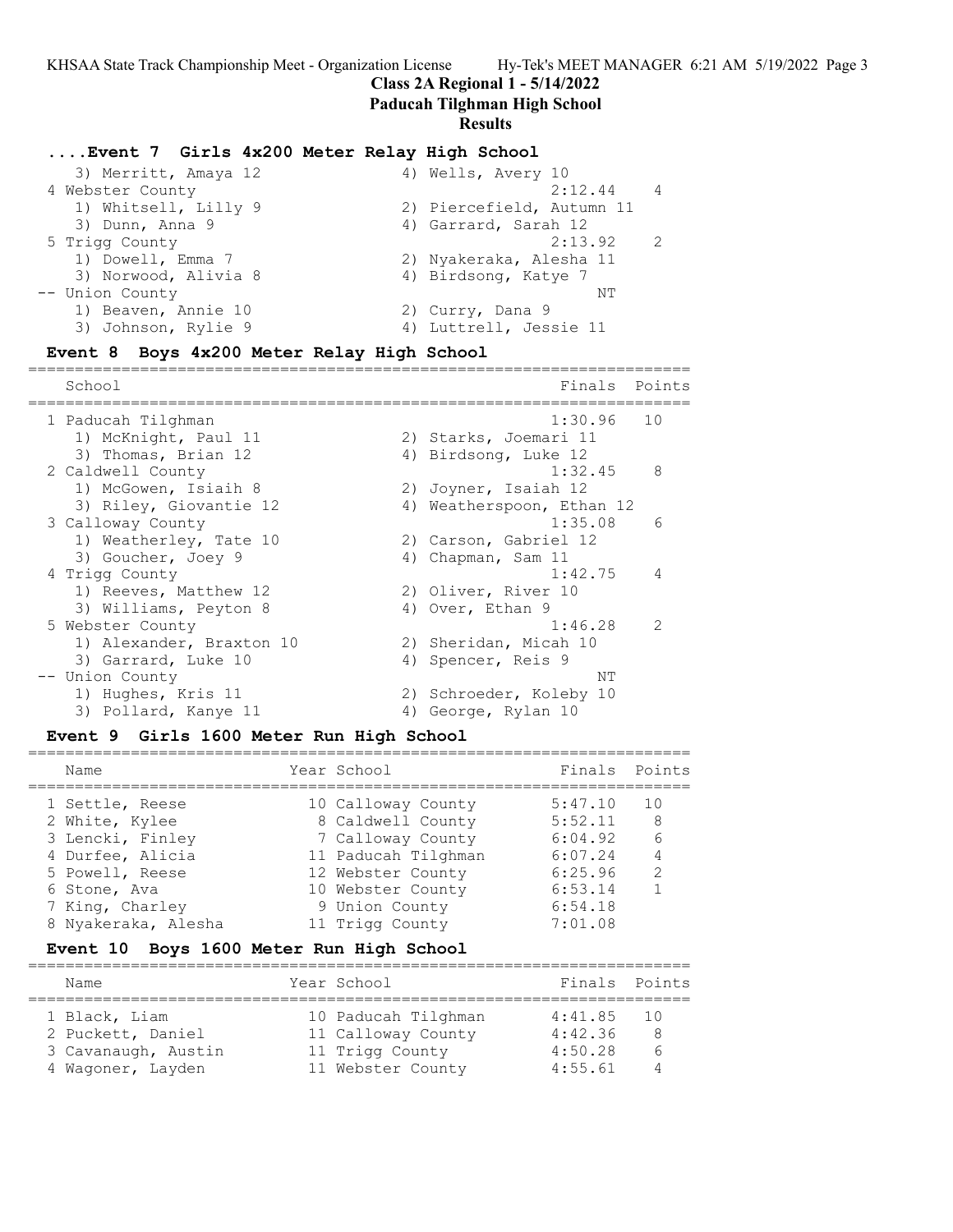**Class 2A Regional 1 - 5/14/2022**

**Paducah Tilghman High School**

=======================================================================

#### **Results**

## **....Event 10 Boys 1600 Meter Run High School**

| 5 Cannon, Timmy     | 11 Trigg County     | 5:15.57 | - 2 |
|---------------------|---------------------|---------|-----|
| 6 Coy, Tristan      | 8 Union County      | 5:16.37 | 1   |
| 7 Williams, Corben  | 10 Paducah Tilghman | 5:27.51 |     |
| 8 Farris, Liam      | 8 Webster County    | 5:27.75 |     |
| 9 Freeman, Trayton  | 9 Caldwell County   | 5:45.47 |     |
| 10 Nichols, Timothy | 10 Caldwell County  | 5:50.15 |     |

## **Event 11 Girls 4x100 Meter Relay High School**

======================================================================= Finals Points ======================================================================= 1 Paducah Tilghman 50.70 10 1) Coffie, Alec 10 2) Gray, Diamond 11 3) Whtifield, Kauri 11 4) English, Jasline 8 2 Calloway County 52.96 8 1) Love, McKenzie 12 2) Poston, Avery 12 3) Crouch, Jaycee 9 4) Davis, McKenzie 12 3 Caldwell County 53.85 6 1) Merritt, Mariah 10  $\hskip1cm$  2) Wells, Avery 10 3) Merritt, Amaya 12 4) Thibodeaux, Shaely 11 4 Webster County 59.45 4 1) Conrad, Brooklynn 12 12 2) Pugh, Lacey 12 3) Ranes, Raygan 12 (4) Anna 9

## **Event 12 Boys 4x100 Meter Relay High School**

| School                     | Finals                    | Points         |
|----------------------------|---------------------------|----------------|
| 1 Paducah Tilghman         | 43.22                     | 10             |
| 1) Starks, Joemari 11      | 2) Young, Dale 12         |                |
| 3) Thomas, Brian 12        | 4) Birdsong, Luke 12      |                |
| 2 Union County             | 44.58                     | - 8            |
| 1) Mills, Duncan 10        | 2) Hughes, Kris 11        |                |
| 3) George, Rylan 10        | 4) Pollard, Kanye 11      |                |
| 3 Caldwell County          | 44.68                     | -6             |
| 1) Shaheen, Elijah 12      | 2) Riley, Giovantie 12    |                |
| 3) Joyner, Isaiah 12       | 4) Weatherspoon, Ethan 12 |                |
| 4 Calloway County          | 44.79                     | $\overline{4}$ |
| 1) Weatherley, Tate 10     | 2) Carson, Gabriel 12     |                |
| 3) Durham, John 11         | 4) Chapman, Sam 11        |                |
| 5 Webster County           | 48.54                     | $\overline{2}$ |
| 1) Scott-Starks, Jarvis 10 | 2) Austin, Markus 11      |                |
| 3) Murphy, DeShawn 10      | 4) Duncan, Noah 12        |                |

## **Event 13 Girls 400 Meter Dash High School**

| Name                                     | Year School                             | Finals H# Points   |                    |                                  |
|------------------------------------------|-----------------------------------------|--------------------|--------------------|----------------------------------|
| 1 Crain, Fatu<br>2 Miles, Olivia         | 10 Trigg County<br>10 Calloway County   | 1:02.87<br>1:05.24 | 2 10               | 2 8                              |
| 3 Thomas, Alliyah                        | 11 Trigg County                         | 1:05.64            |                    | 2 6                              |
| 4 Heady, Addy<br>5 Beaven, Annie         | 9 Webster County<br>10 Union County     | 1:05.67<br>1:05.79 | 2<br>$\mathcal{P}$ | $\overline{4}$<br>$\overline{2}$ |
| 6 English, Jasline<br>7 Thomas, Medeline | 8 Paducah Tilghman<br>7 Caldwell County | 1:09.24<br>1:09.40 | 2                  |                                  |
|                                          |                                         |                    |                    |                                  |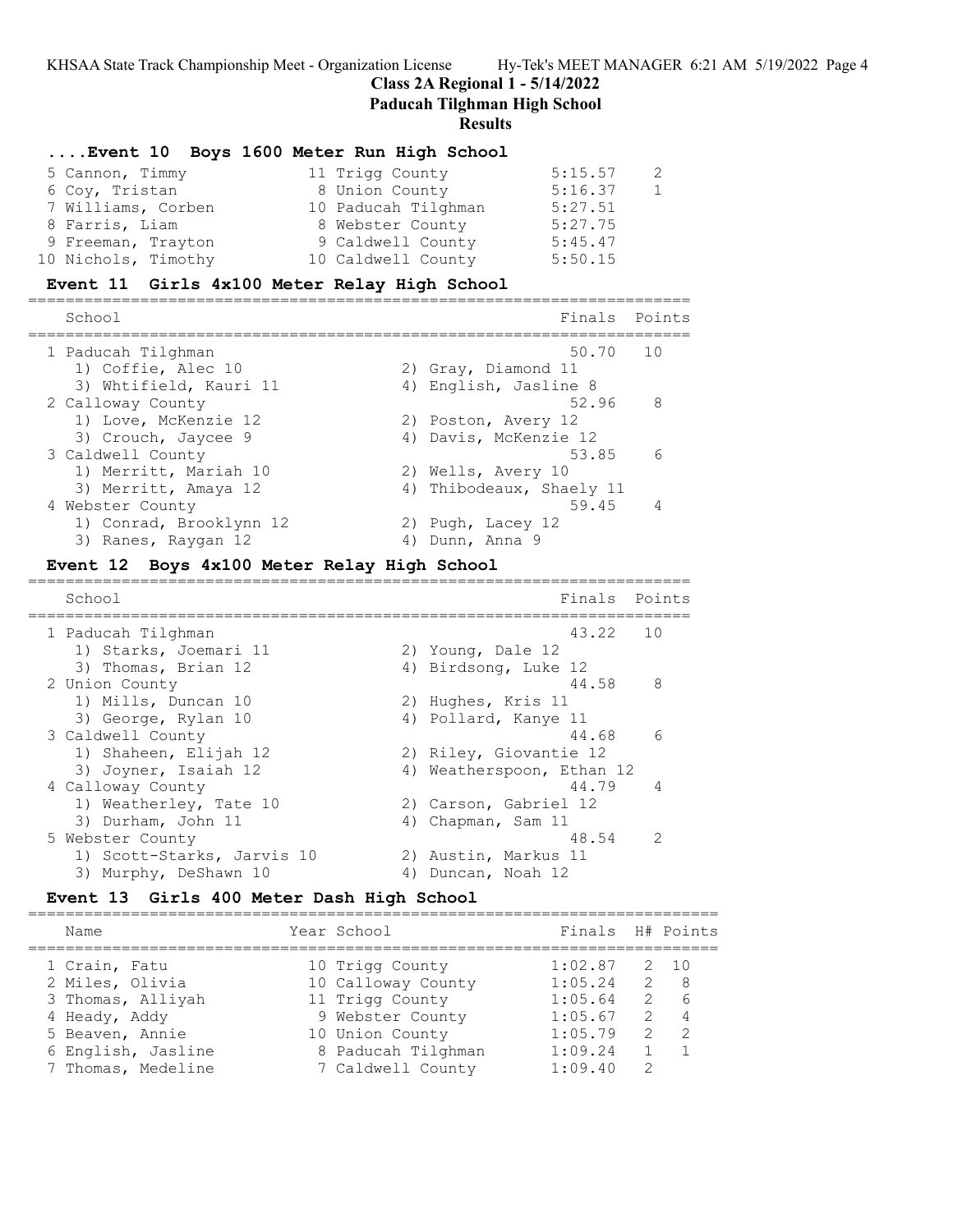==========================================================================

**Class 2A Regional 1 - 5/14/2022**

**Paducah Tilghman High School**

**Results**

# **....Event 13 Girls 400 Meter Dash High School**

| 8 Smith, Brooklyn    | 9 Calloway County   | 1:11.32 | - 2            |
|----------------------|---------------------|---------|----------------|
| 9 Edwards, Teriel    | 12 Paducah Tilghman | 1:13.17 | -2             |
| 10 Whitsell, Jenna   | 11 Webster County   | 1:14.99 | 1              |
| -- Hernandez, Shelci | 12 Hopkins Central  | NT.     | $\overline{1}$ |
| -- Merritt, Amaya    | 12 Caldwell County  | NT 1    |                |

# **Event 14 Boys 400 Meter Dash High School**

| Name                | Year School         | Finals H# Points |               |                |
|---------------------|---------------------|------------------|---------------|----------------|
| 1 ware, kylen       | 9 Paducah Tilghman  | 51.01            | 2             | 1 O            |
| 2 George, Rylan     | 10 Union County     | 53.28            | $\mathcal{L}$ | 8              |
| 3 McCartney, Cohen  | 11 Calloway County  | 53.83            | $2^{\circ}$   | 6              |
| 4 Harper, Deagan    | 12 Hopkins Central  | 54.56            | 2             | $\overline{4}$ |
| 5 Sains, Adonzae    | 12 Paducah Tilghman | 54.88            | $\mathbf{1}$  | $\mathcal{L}$  |
| 6 Carraway, Preston | 11 Calloway County  | 55.84            | 2             |                |
| 7 Glassco, Preston  | 10 Webster County   | 57.05            | 2             |                |
| 8 Whitsell, Aidan   | 11 Webster County   | 57.34            | $\mathcal{L}$ |                |
| 9 Taccola, Filippo  | 12 Caldwell County  | 57.70            | $\mathcal{L}$ |                |
| 10 French, Austin   | 8 Caldwell County   | 58.29            |               |                |
| 11 Tudor, Aiden     | 12 Union County     | 58.88            |               |                |
| 12 Lloyd, Hunter    | 12 Hopkins Central  | 59.83            |               |                |
| -- Oliver, River    | 10 Trigg County     | NΤ               |               |                |
| -- Reeves, Matthew  | 12 Trigg County     | NΤ               |               |                |

# **Event 15 Girls 300 Meter Hurdles High School**

| Name                              | Year School                              | Finals H# Points |               |                      |
|-----------------------------------|------------------------------------------|------------------|---------------|----------------------|
| 1 Gray, Diamond                   | 11 Paducah Tilghman                      | 49.19            |               | 2 10                 |
| 2 Whtifield, Kauri                | 11 Paducah Tilghman                      | 52.32            |               | 2 8                  |
| 3 Pickett, Ava<br>4 Naber, Sydney | 10 Caldwell County<br>11 Calloway County | 54.00<br>54.16   | 2             | $2\overline{6}$<br>4 |
| 5 Martin, Emma                    | 9 Calloway County                        | 57.31            | 2             | $\mathcal{P}$        |
| 6 Brame, Riley                    | 10 Trigg County                          | 58.82            | $\mathcal{L}$ |                      |
| 7 Heady, Addy                     | 9 Webster County                         | 1:00.86          |               |                      |
| 8 McGuire, Cameran                | 10 Hopkins Central                       | 1:01.69          | $\mathcal{P}$ |                      |
| 9 Rhude, Gracie                   | 9 Union County                           | 1:03.25          | $\mathcal{P}$ |                      |

# **Event 16 Boys 300 Meter Hurdles High School**

| Name                                                                                                                                                            | Year School                                                                                                                                                                 | Finals H# Points                                                     |                                                                                            |                                                      |
|-----------------------------------------------------------------------------------------------------------------------------------------------------------------|-----------------------------------------------------------------------------------------------------------------------------------------------------------------------------|----------------------------------------------------------------------|--------------------------------------------------------------------------------------------|------------------------------------------------------|
| 1 Weatherley, Tate<br>2 Watkins, Luke<br>3 Marshall, Camden<br>4 Orcutt, Malakai<br>5 Reves, Joessiah<br>6 Heaton, Max<br>7 Garrard, Luke<br>8 McConnell, Mason | 10 Calloway County<br>11 Paducah Tilghman<br>12 Paducah Tilghman<br>10 Webster County<br>10 Calloway County<br>8 Caldwell County<br>10 Webster County<br>11 Hopkins Central | 42.44<br>44.83<br>44.88<br>46.53<br>46.73<br>50.53<br>50.68<br>52.75 | $\overline{2}$<br>$2^{\circ}$<br>2<br>2<br>$\mathcal{P}$<br>$\mathcal{L}$<br>$\mathcal{L}$ | 2 10<br>- 8<br>6<br>$\overline{4}$<br>$\overline{2}$ |
| 9 Stevenson, Jamison                                                                                                                                            | 8 Caldwell County                                                                                                                                                           | 55.25                                                                |                                                                                            |                                                      |
|                                                                                                                                                                 |                                                                                                                                                                             |                                                                      |                                                                                            |                                                      |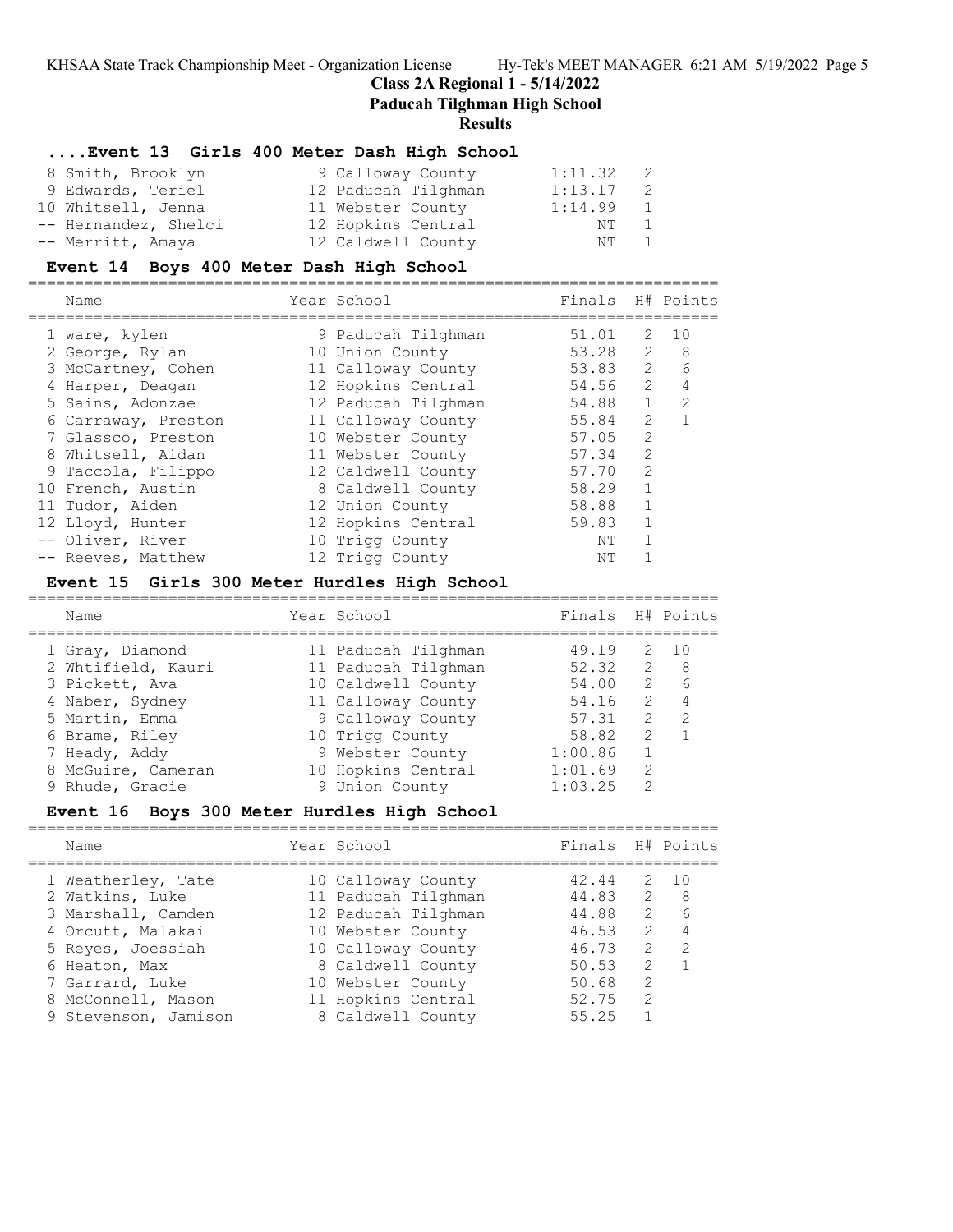==========================================================================

**Class 2A Regional 1 - 5/14/2022**

**Paducah Tilghman High School**

# **Results**

# **Event 17 Girls 800 Meter Run High School**

| Name                 | Year School         | Finals Points |                |
|----------------------|---------------------|---------------|----------------|
| 1 Settle, Reese      | 10 Calloway County  | 2:34.44       | 10             |
| 2 Beaven, Ainsley    | 12 Union County     | 2:34.90       | 8              |
| 3 Durfee, Alicia     | 11 Paducah Tilghman | 2:39.80       | 6              |
| 4 Lencki, Finley     | 7 Calloway County   | 2:48.09       | $\overline{4}$ |
| 5 Clary, Caila       | 8 Webster County    | 2:54.52       | 2              |
| 6 Ortt, Jordan       | 10 Caldwell County  | 2:57.37       |                |
| 7 Smith, Alex        | 9 Trigg County      | 3:02.50       |                |
| 8 Durfee, Weslyn     | 10 Paducah Tilghman | 3:06.32       |                |
| 9 Haynes, Grayson    | 11 Webster County   | 3:09.41       |                |
| 10 King, Charley     | 9 Union County      | 3:11.02       |                |
| 11 Moore, Bella      | 7 Trigg County      | 3:39.09       |                |
| -- Hernandez, Shelci | 12 Hopkins Central  | NΤ            |                |
| -- Schott, Addyson   | 12 Caldwell County  | ΝT            |                |

# **Event 18 Boys 800 Meter Run High School**

| Name                 | Year School         | Finals  | Points         |
|----------------------|---------------------|---------|----------------|
| 1 Harper, Deagan     | 12 Hopkins Central  | 2:05.30 | 10             |
| 2 Cashion, Dominic   | 11 Calloway County  | 2:07.20 | 8              |
| 3 Sheffer, Gerrick   | 12 Union County     | 2:08.00 | 6              |
| 4 West, Garrett      | 11 Webster County   | 2:10.50 | $\overline{4}$ |
| 5 Jenkins, Marshall  | 12 Trigg County     | 2:11.30 | $\mathcal{P}$  |
| 6 Harris, Reed       | 12 Paducah Tilghman | 2:14.90 |                |
| 7 Williams, Isaac    | 11 Hopkins Central  | 2:18.40 |                |
| 8 Lancaster, Blake   | 11 Caldwell County  | 2:19.10 |                |
| 9 Schirmer, Gabriel  | 12 Caldwell County  | 2:22.80 |                |
| 10 Spencer, Reis     | 9 Webster County    | 2:24.80 |                |
| 11 Lawyer, Will      | 8 Union County      | 2:33.30 |                |
| 12 Over, Ethan       | 9 Trigg County      | 2:41.20 |                |
| -- McCartney, Landon | 11 Calloway County  | NΤ      |                |
| -- Sains, Adonzae    | 12 Paducah Tilghman | NΤ      |                |

# **Event 19 Girls 200 Meter Dash High School**

| Name                 | Year School         | Finals H# Points |                |                  |
|----------------------|---------------------|------------------|----------------|------------------|
| 1 Harris, Maisie     | 12 Paducah Tilghman | 26.47            | 2              | 10               |
| 2 Davis, McKenzie    | 12 Calloway County  | 26.54            |                | $2 \quad 8$      |
| 3 Crain, Fatu        | 10 Trigg County     | 27.03            |                | $2^{\circ}$<br>6 |
| 4 Thibodeaux, Shaely | 11 Caldwell County  | 28.58            | $\overline{2}$ | $\overline{4}$   |
| 5 Poston, Avery      | 12 Calloway County  | 28.92            | $\mathbf{2}$   | 2                |
| 6 Thomas, Alliyah    | 11 Trigg County     | 29.36            | $\overline{2}$ |                  |
| 7 Pickett, Ava       | 10 Caldwell County  | 30.13            | 2              |                  |
| 8 Holmes, Priya      | 11 Hopkins Central  | 30.16            |                |                  |
| 9 Johnson, Rylie     | 9 Union County      | 31.24            |                |                  |
| 10 Ariza, Sofia      | 12 Union County     | 32.73            |                |                  |
| 11 Dunn, Anna        | 9 Webster County    | 33.42            |                |                  |
| 12 Garrard, Sarah    | 12 Webster County   | 35.95            |                |                  |
| -- Terry, Lillian    | 9 Hopkins Central   | ΝT               |                |                  |
| -- Biggers, Jaaliyah | 12 Paducah Tilghman | DO               |                |                  |

improper uniform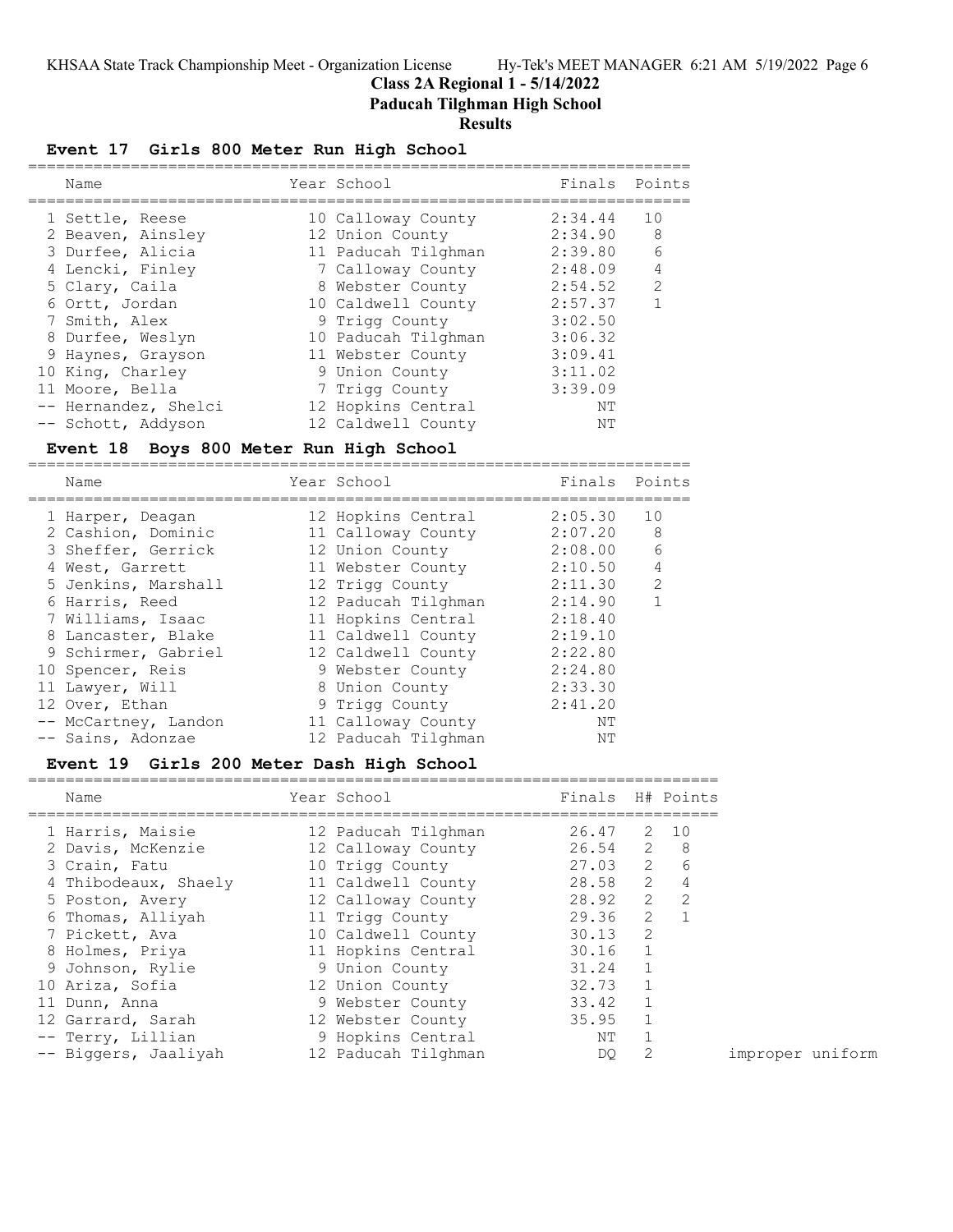**Class 2A Regional 1 - 5/14/2022**

**Paducah Tilghman High School**

# **Results**

# **Event 20 Boys 200 Meter Dash High School**

| Name                  | Year School         | Finals H# Points |               |                |
|-----------------------|---------------------|------------------|---------------|----------------|
| 1 Birdsong, Luke      | 12 Paducah Tilghman | 22.25            | 2             | 10             |
| 2 Weatherspoon, Ethan | 12 Caldwell County  | 22.48            | 2             | - 8            |
| 3 Riley, Giovantie    | 12 Caldwell County  | 23.75            | 2             | 6              |
| 4 George, Rylan       | 10 Union County     | 23.80            | $\mathcal{L}$ | $\overline{4}$ |
| 5 Rodgers, Logan      | 10 Hopkins Central  | 24.30            | $\mathbf{1}$  | $\mathcal{L}$  |
| 6 Carson, Gabriel     | 12 Calloway County  | 24.39            | 2             |                |
| 7 Williams, Peyton    | 8 Trigg County      | 24.50            | 2             |                |
| 8 Oliver, River       | 10 Trigg County     | 25.08            | $\mathcal{L}$ |                |
| 9 Sheridan, Micah     | 10 Webster County   | 25.46            | 1             |                |
| 10 Fenwick, Adyn      | 12 Hopkins Central  | 25.86            | 1             |                |
| 11 Bledsoe, Timarian  | 12 Calloway County  | 26.35            |               |                |
| -- Alexander, Braxton | 10 Webster County   | ΝT               |               |                |
| -- Schroeder, Koleby  | 10 Union County     | DO.              | 2             |                |

# **Event 21 Girls 3200 Meter Run High School**

| Name              | Year School         | Finals Points |               |
|-------------------|---------------------|---------------|---------------|
| 1 Moore, Mayci    | 8 Webster County    | 13:15.07      | 1 O           |
| 2 Swain, Bella    | 12 Calloway County  | 14:20.83      | 8             |
| 3 Durfee, Alicia  | 11 Paducah Tilghman | 15:17.35      | 6             |
| 4 Lilly, Sadie    | 8 Calloway County   | 15:30.75      |               |
| 5 Powell, Ryleigh | 11 Webster County   | 15:56.59      | $\mathcal{L}$ |
| 6 Baeza, Alex     | 11 Paducah Tilghman | 17:17.00      |               |
| -- White, Kylee   | 8 Caldwell County   | NΤ            |               |

## **Event 22 Boys 3200 Meter Run High School**

=======================================================================

| Name                | Year School         | Finals   | Points        |
|---------------------|---------------------|----------|---------------|
| 1 Puckett, Daniel   | 11 Calloway County  | 10:28.56 | 10            |
| 2 Cavanaugh, Austin | 11 Trigg County     | 10:40.04 | 8             |
| 3 Black, Liam       | 10 Paducah Tilghman | 10:53.61 | 6             |
| 4 Baker, Trevor     | 12 Webster County   | 11:01.99 | 4             |
| 5 Nelson, Brice     | 10 Webster County   | 11:22.81 | $\mathcal{L}$ |
| 6 Cannon, Timmy     | 11 Trigg County     | 11:38.13 |               |
| 7 Dorsey, William   | 9 Paducah Tilghman  | 11:43.40 |               |
| 8 Coy, Tristan      | 8 Union County      | 11:57.93 |               |
| 9 Foote, Ezra       | 9 Calloway County   | 12:32.23 |               |
| -- Beavers, Adam    | 8 Caldwell County   | NΤ       |               |
| -- Hicks, Blaine    | 11 Caldwell County  | NΤ       |               |
|                     |                     |          |               |

# **Event 23 Girls 4x400 Meter Relay High School**

| School                                      | Finals Points                                 |
|---------------------------------------------|-----------------------------------------------|
| 1 Union County<br>1) Gough, Ella 10         | $4:26.09$ 10<br>2) Beaven, Annie 10           |
| 3) Curry, Dana 9<br>2 Calloway County       | 4) Beaven, Ainsley 12<br>4:35.00<br>- 8       |
| 1) Smith, Brooklyn 9<br>3) Crouch, Jaycee 9 | 2) Anderson, Olivia 10<br>4) Miles, Olivia 10 |
| 3 Caldwell County                           | 4:49.65                                       |

O<sub>2</sub> 2 wrong heat/lane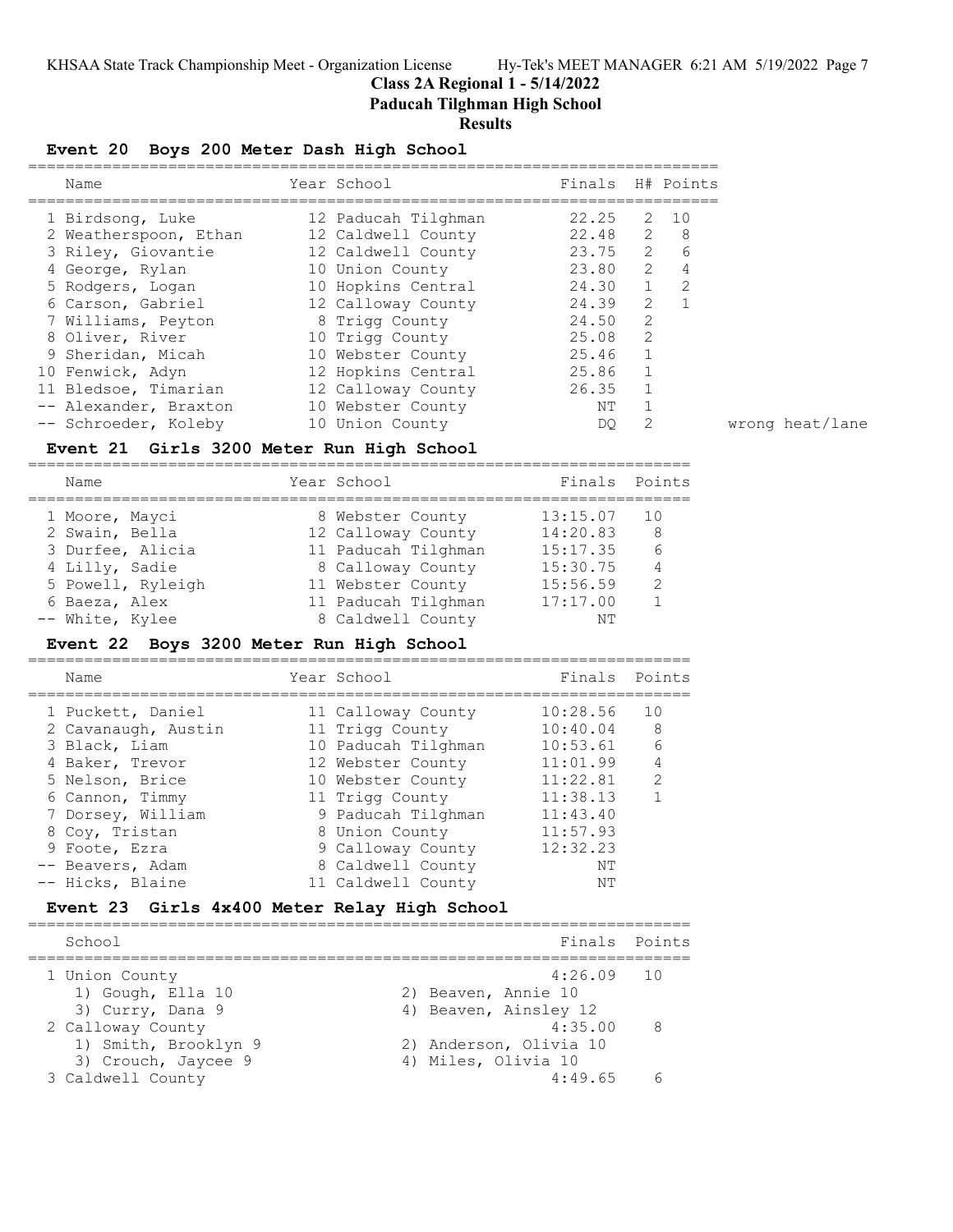## **Class 2A Regional 1 - 5/14/2022**

**Paducah Tilghman High School**

#### **Results**

## **....Event 23 Girls 4x400 Meter Relay High School**

| 2) Merritt, Mariah 10 |
|-----------------------|
| 4) Thomas, Medeline 7 |
| 4:57.56               |
| 2) Paulter, Jessie 10 |
| 4) McGee, Evonna 10   |
| 4:58.48               |
| 2) Whitsell, Lilly 9  |
| 4) Whitsell, Jenna 11 |
|                       |

# **Event 24 Boys 4x400 Meter Relay High School**

======================================================================= School **Finals** Points **Points** Points **Points** Points **Points** Points **Points** Points **Points Points Points Points Points Points Points Points Points Points Points Points Points Points Points** ======================================================================= 1 Paducah Tilghman 3:32.04 10 1) ware, kylen 9 120 2) McKnight, Paul 11 3) Middleton, Myles 11 (4) Starks, Joemari 11 2 Calloway County 3:43.59 8 1) Chapman, Sam 11 2) Aycock, Price 10 3) Cashion, Dominic 11 4) McCartney, Cohen 11 3 Trigg County 3:46.36 6 1) Cavanaugh, Austin 11 2) Jenkins, Marshall 12 3) Oliver, River 10 4) Reeves, Matthew 12 4 Webster County 2:50.52 4 1) Whitsell, Aidan 11 2) West, Garrett 11 3) Wagoner, Layden 11 4) Glassco, Preston 10 5 Caldwell County 4:10.06 2 1) Riley, Giovanie 12 2) Lancaster, Blake 11 3) French, Austin 8 4) Taccola, Filippo 12 **Event 43 Mixed 2x50 Meter Relay Unified** ================================================================ School **Finals** ================================================================ 1 Calloway County 15.88 R.McCallom 1) McCallon, Rylee 12 2) Lampkins, Colton 9 2 Calloway County 'B' 16.26 A.Grooms anioway Councy B.<br>1) Grooms, Aiden 10 2) Adams, Matthew 10<br>2) Adams, Matthew 10 2, 200 8.Grooms 20 3 Calloway County 'C'<br>1) Kelly, Chloe 11

## **Event 44 Mixed 4x100 Meter Shuttle Hurdle Unified**

| School                                                                                                              | Finals                                                                        |  |
|---------------------------------------------------------------------------------------------------------------------|-------------------------------------------------------------------------------|--|
| 1 Calloway County<br>1) Grooms, Aiden 10<br>3) McCallon, Rylee 12                                                   | $1:03.75$ McCallon<br>2) Adams, Matthew 10<br>4) Lampkins, Colton 9           |  |
|                                                                                                                     | Women - High School - Team Rankings - 18 Events Scored                        |  |
| 1) Calloway County<br>185<br>3) Caldwell County<br>55<br>49<br>5) Webster County<br>7) Hopkins County Central<br>20 | 2) Paducah Tilghman<br>1.50<br>4) Trigg County<br>50<br>6) Union County<br>28 |  |

2) Zachkaro, Ryan 9